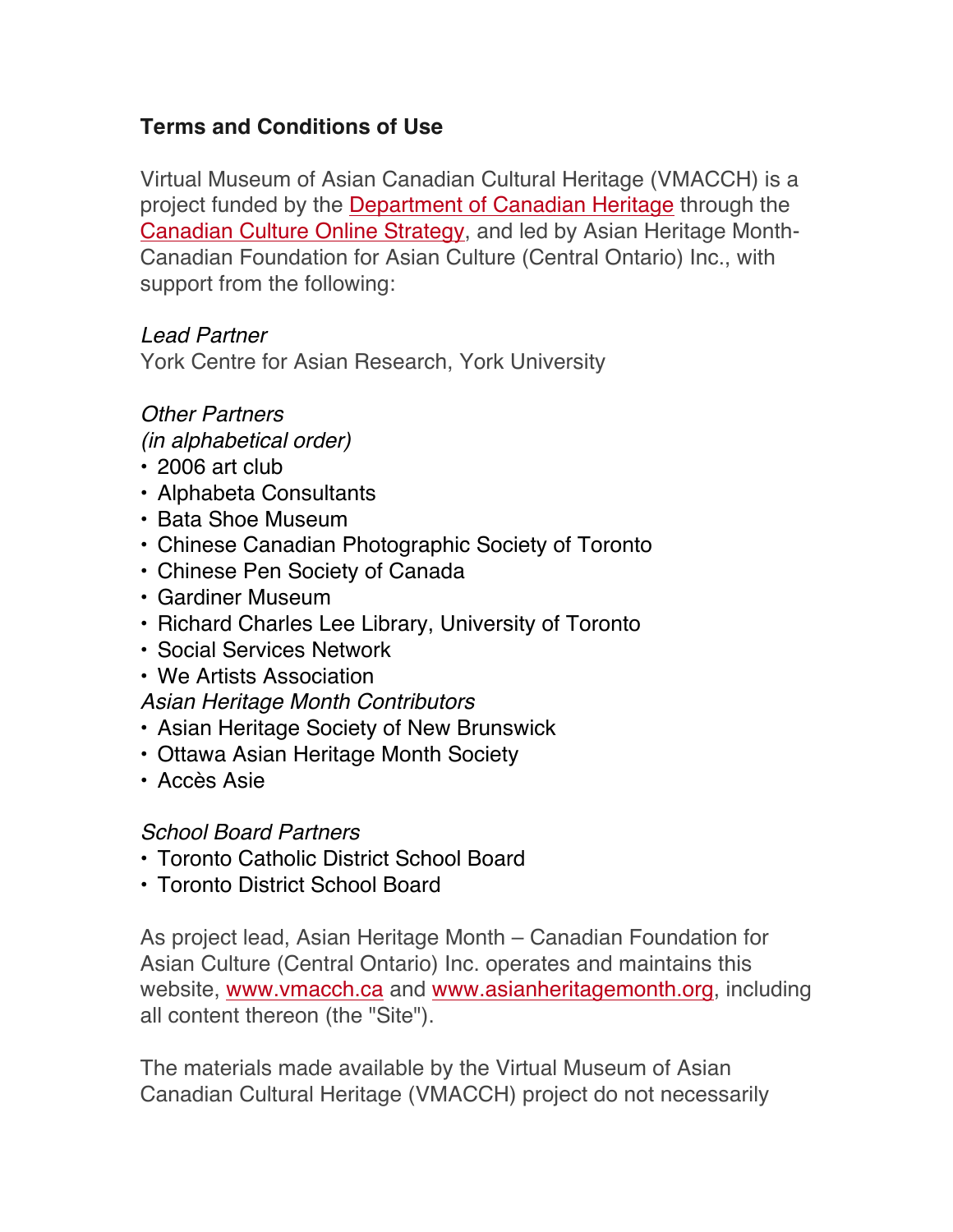reflect the views of Asian Heritage Month-Canadian Foundation for Asian Culture (Central Ontario) Inc.. The views expressed by individual members in profiles and forums are their views alone and do not necessarily reflect those of the Virtual Museum of Asian Canadian Cultural Heritage (VMACCH) project.

By accessing, browsing or using the Site, you accept and agree to these terms and conditions (the "Terms"). Asian Heritage Month-Canadian Foundation for Asian Culture (Central Ontario) Inc. may amend the Terms at any time without notice. It is your responsibility to review the Terms each time you use the Site. Please exit the Site immediately if you do not accept or agree to the Terms.

## *Ownership*

All content, designs, graphics, pictures, illustrations, software, artwork, video, sound, names, words, titles, phrases, logos and marks displayed on the Site are owned by Asian Heritage Month-Canadian Foundation for Asian Culture (Central Ontario) Inc., its licensors, or the party accredited as owner, and protected by copyright, trade-mark and intellectual property laws, and treaty provision laws.

## *Use*

You shall not, without our prior written permission use the Site for purposes other than your own personal, non-commercial use. Further, you may not frame the Site or any part thereof on any internet website. You acquire absolutely no rights or licenses to the Site other than the limited right to use the Site in accordance with the Terms. You shall not use the Site for any purpose except as expressly provided herein.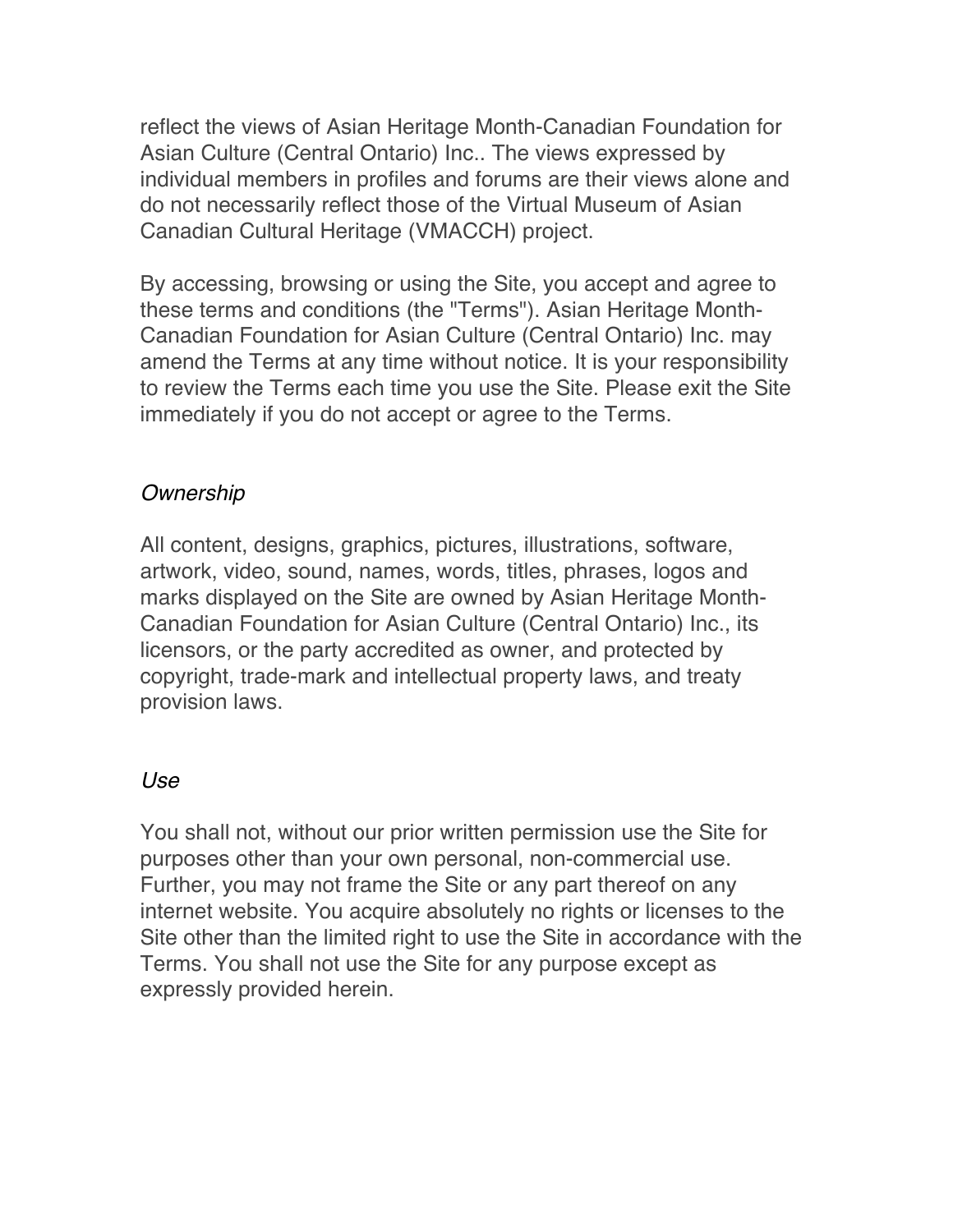### *Disclaimer*

Your use of the Site is at your sole risk. The Site is provided "as is" and without warranties of any kind, whether express or implied, including but not limited to the implied warranties of merchantability, non-infringement or third party rights and fitness for a particular purpose, and any warranties that access to the Site is uninterrupted or error-free, that the Site is secure or free of viruses or other harmful material, or that information on the Site is complete, accurate or timely.

Articles, Documents, Images and resource information provided on this site, are allowed to be published on this site due to copyright authority provided to us by the copyright owner. The content within said articles, documents or images are the opinion of the author and not necessarily of Asian Heritage Month-Canadian Foundation for Asian Culture (Central Ontario) Inc. and our funders. While we retain the right to edit stories for length and style, we will publish content provided to us by individuals in their original text, upon their permission to do so. Individuals may withdraw their content at anytime in the process. While we will ensure that abusive language and inappropriate content for this site is not published, there may be stories, articles or documents which may be graphic and deeply personal, which may offend some readers. Reader discretion is advised.

## *Limitation of Liability*

Asian Heritage Month-Canadian Foundation for Asian Culture (Central Ontario) Inc., its Board of Directors, officers, employees and agents are not liable to you for any damages, harm or injury whatsoever including without limitation direct, indirect, incidental, special, consequential or punitive damages, lost profits, damages resulting from lost data or business interruption, arising from or relating to the use of or inability to use the Site, whether based on warranty, contract, tort or other legal theory, regardless of whether any of Asian Heritage Month-Canadian Foundation for Asian Culture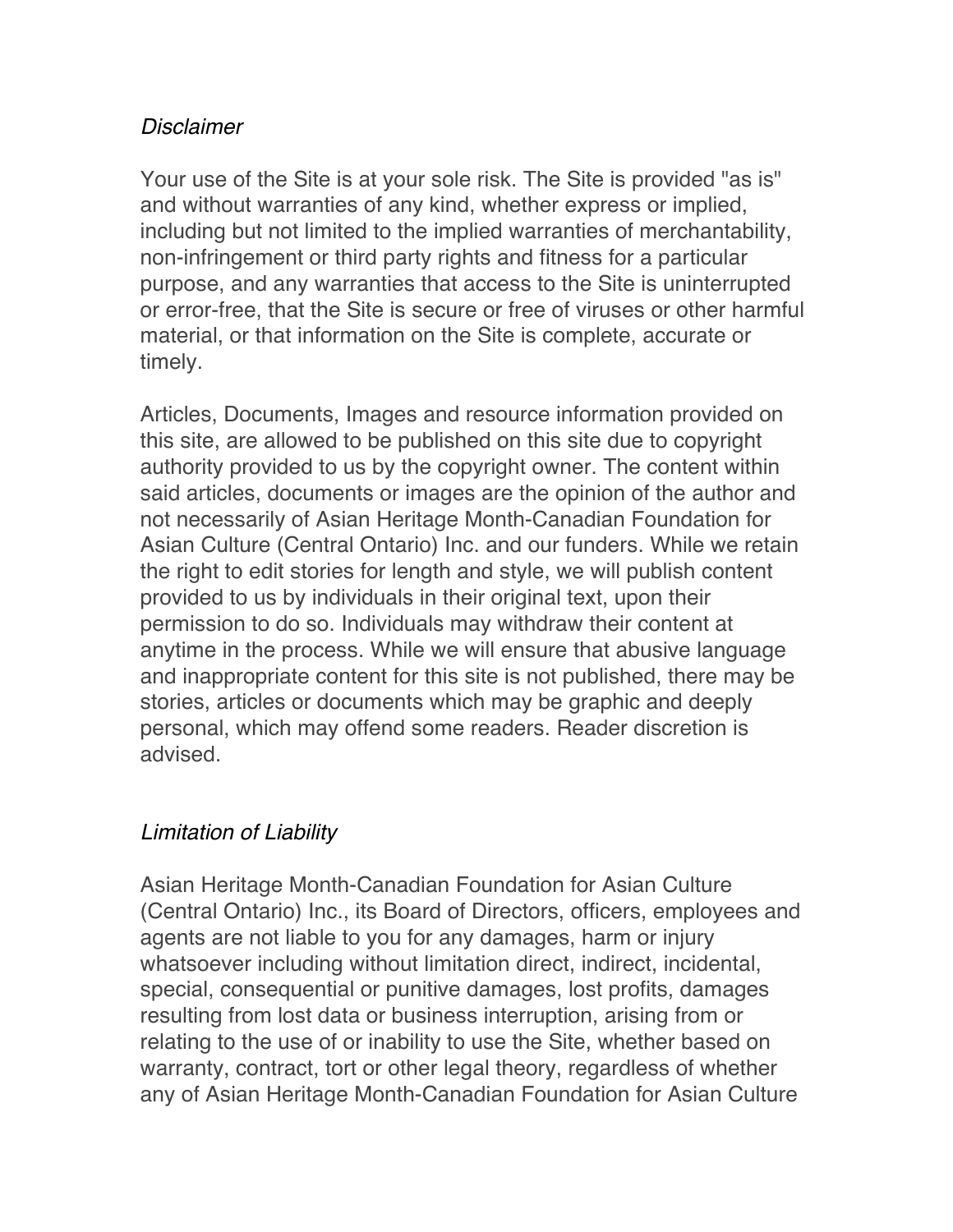(Central Ontario) Inc., its Board of Directors, officers, employees or agents has been negligent or has been advised of the possibility of such damages.

#### *Indemnification*

You shall defend, indemnify, and hold harmless Asian Heritage Month-Canadian Foundation for Asian Culture (Central Ontario) Inc., its Board of Directors, officers, employees and agents from and against any claim or demand made by an third party, and all liabilities, damages, costs and expenses (including but not limited to reasonable legal fees) arising out of or relating to your browsing or use of the Site, content that you transmit to the Site, or your breach of any of the Terms.

# *Third Party Sites*

The Site may contain links to third party websites. These links are provided solely as convenience to you. Asian Heritage Month-Canadian Foundation for Asian Culture (Central Ontario) Inc. is not responsible for the content of any third party website and does not endorse the information contained therein or guarantee its quality, accuracy, reliability, completeness, currency, timeliness, noninfringement, merchantability or fitness for any purpose.

## *Security*

Any information sent or received over the internet is generally not secure. Asian Heritage Month-Canadian Foundation for Asian Culture (Central Ontario) Inc. does not guarantee the security of any communication to or from the Site.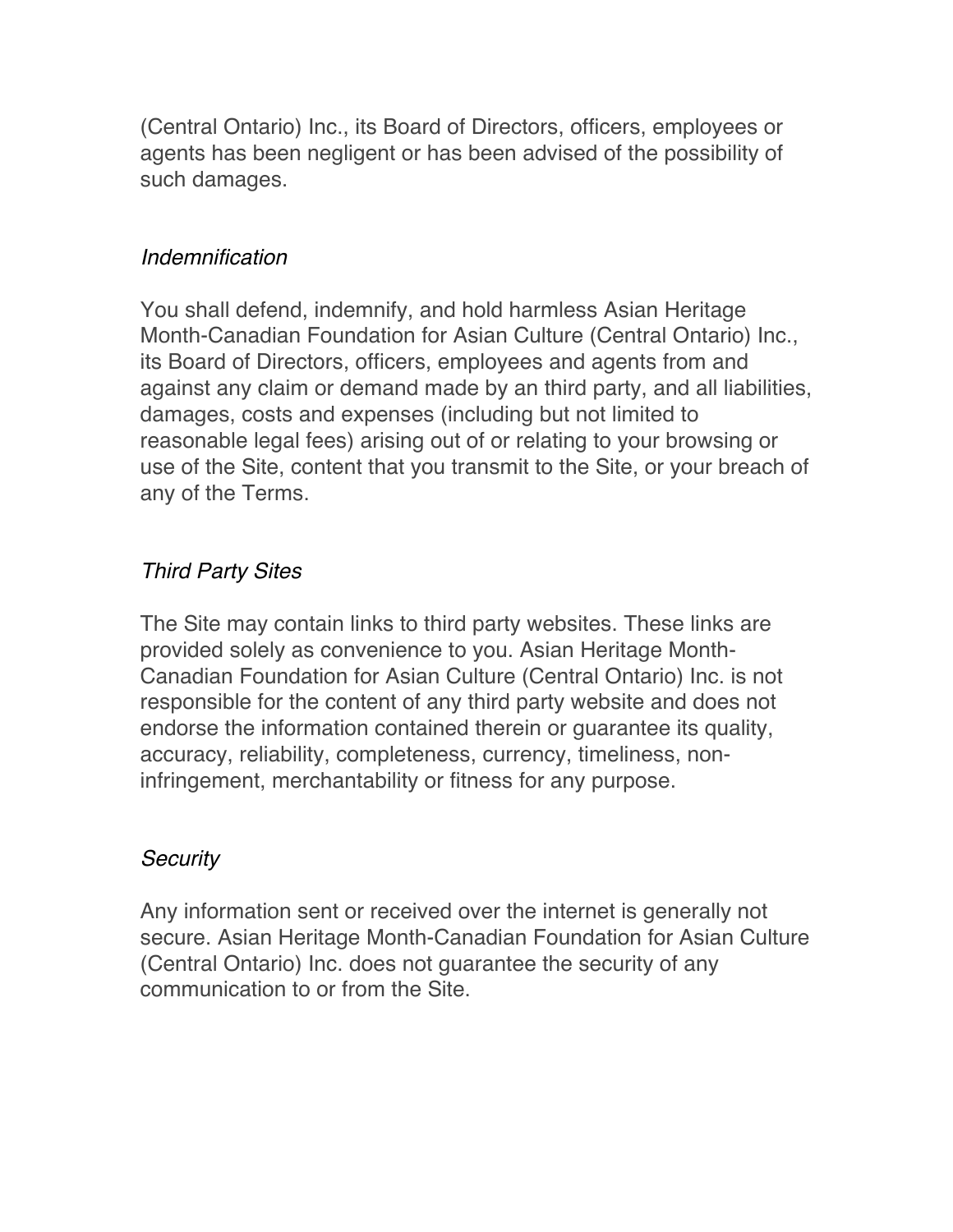### *Termination*

Asian Heritage Month-Canadian Foundation for Asian Culture (Central Ontario) Inc. may in its sole discretion restrict or terminate your access to the Site at any time, without notice. In the event of termination, you are no longer permitted to access the Site. Asian Heritage Month-Canadian Foundation for Asian Culture (Central Ontario) Inc. is not liable to any party for such termination.

### *Governing Law*

The Terms are governed by the laws of the Province of Ontario and the federal laws of Canada applicable therein, and these laws apply to the use of the Site, notwithstanding your domicile, residency or physical location. You hereby attorn to the exclusive jurisdiction of the courts of the Province of Ontario and all courts competent to hear appeals therefrom.

The Site is intended for use only in jurisdictions where it may lawfully be offered for use.

#### *General Provisions*

The Terms including any documents referenced herein, constitute the entire agreement between you and Asian Heritage Month-Canadian Foundation for Asian Culture (Central Ontario) Inc. relating to your use of the Site.

Any failure to insist upon or enforce strict performance of any provisions of the Terms is not to be construed as a waiver of any provision or right.

If any of the provisions contained in the Terms is determined to be void, invalid, or unenforceable, then such determination does not affect the remaining provisions.